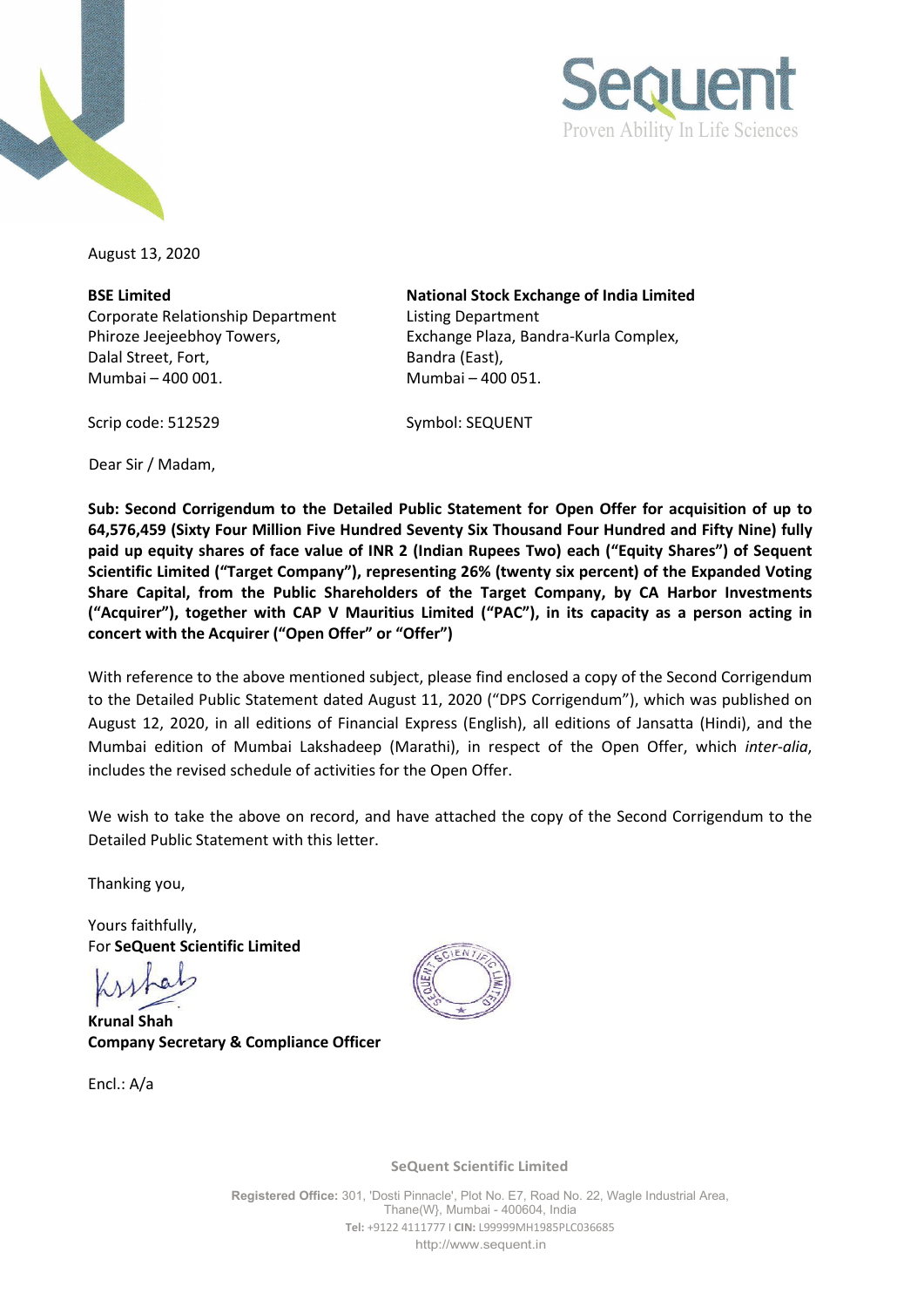## Nomura Financial Advisory and Securities (India) Private Limited Registered Office: Telephone +91 22 4037 4037 Ceejay House, Level 11, Plot F, Facsimile +91 22 4037 4111 Website Shivsagar Estate, Dr. Annie Besant www.nomura.com Road, Worli, Mumbai - 400 018, India August 12, 2020 The Corporate Relations Department The Listing Department BSE Limited National Stock Exchange of India Limited Phiroze Jeejeebhoy Towers, Exchange Plaza, 5th Floor, Plot No. C/1 G Block, Dalal Street Bandra-Kurla Complex, Bandra (E) Mumbai 400 001 Mumbai 400 051

Scrip Code: 512529

Dear Sir/Madam,

**Re: Open offer for acquisition of up to 64,576,459 (Sixty Four Million Five Hundred Seventy Six Thousand Four Hundred and Fifty Nine) fully paid up equity shares of face value of INR 2 (Indian Rupees Two) each ("Equity Shares") of Sequent Scientific Limited ("Target Company"), representing 26% (twenty six percent) of the Expanded Voting Share Capital, from the Public Shareholders of the Target Company, by CA Harbor Investments ("Acquirer"), together with CAP V Mauritius Limited ("PAC"), in its capacity as a person acting in concert with the Acquirer ("Open Offer" or "Offer")**

Scrip Code: SEQUENT

Pursuant to and in compliance with Regulations 3(1), 4 and other applicable regulations of the Securities and Exchange Board of India (Substantial Acquisition of Shares and Takeovers) Regulations, 2011 and subsequent amendments thereto (**"SEBI (SAST) Regulations"**), the Acquirer together with the PAC is making an open offer for acquisition of up to 64,576,459 (Sixty Four Million Five Hundred Seventy Six Thousand Four Hundred and Fifty Nine) fully paid up equity shares of face value of INR 2 (Indian Rupees two only) each of the Target Company, constituting 26% (twenty six percent) of the Expanded Voting Share Capital of the Target Company (as of the 10th working day from the closure of the tendering period for the Offer). Nomura Financial Advisory and Securities (India) Private Limited is acting as the Manager to the Offer.

In this regard, the Acquirer, together with PAC, had made a Public Announcement for the Offer dated May 8, 2020 ("**PA**"), which was duly intimated to BSE Limited ("**BSE**"), National Stock Exchange of India Limited ( "**NSE**") and the Target Company on May 8, 2020. A copy of the PA was filed with SEBI on May 11, 2020. Further, the Detailed Public Statement for the Offer dated May 14, 2020 ("**DPS**"), was published on May 15, 2020, in all editions of Financial Express (English), all editions of Jansatta (Hindi), and the Mumbai edition of Mumbai Lakshadeep (Marathi). Subsequently, the draft letter of offer dated May 22, 2020 ("**Draft Letter of Offer**" or "**DLoF**") was filed with the SEBI and duly intimated to BSE, NSE and the Target Company on May 22, 2020. Further to the above, a Corrigendum to the Detailed Public Statement dated August 1, 2020, was published on August 3, 2020, in all editions of Financial Express (English) (Pune – online edition), all editions of Jansatta (Hindi), and Mumbai Lakshadeep (Marathi).

Further to the above, please find enclosed a copy of the Corrigendum to the Detailed Public Statement dated August 11, 2020, which was published on August 12, 2020, in all editions of Financial Express (English), all editions of Jansatta (Hindi), and the Mumbai edition of Mumbai Lakshadeep (Marathi), in respect of the Open Offer, which inter-alia, includes the revised schedule of activities for the Open Offer.

Thanking you,

Yours sincerely,

**For Nomura Financial Advisory and Securities (India) Private Limited**

**Authorized Signatory Name:** Vishal Kanjani **Designation:** Executive Director